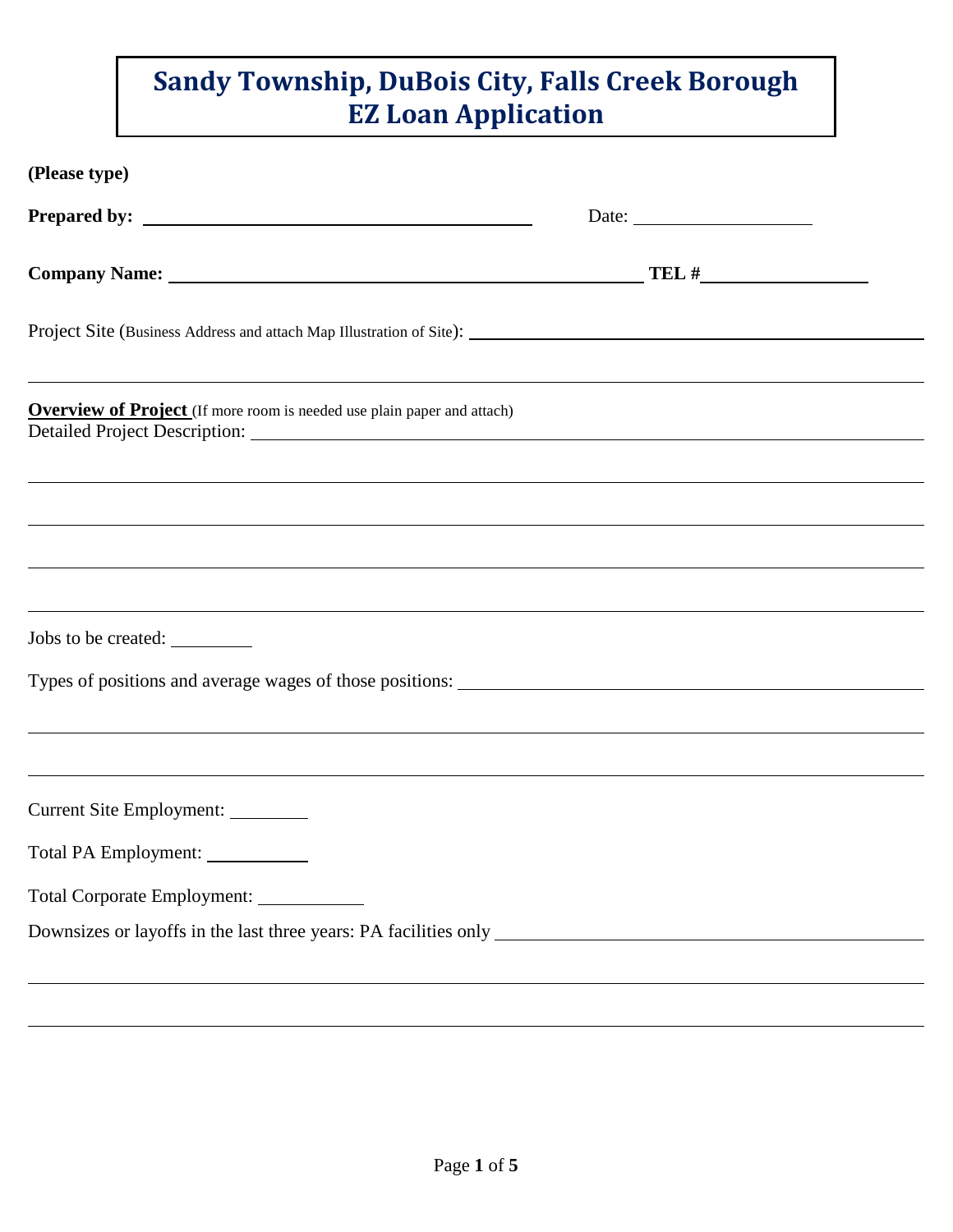| <b>Uses of Funds</b><br>NOTE: Annotate projected costs and what for; (e.g. Equipment = Used/New CNC Lathe \$100,000, etc) |                              |                 |  |
|---------------------------------------------------------------------------------------------------------------------------|------------------------------|-----------------|--|
| <b>TYPE</b>                                                                                                               | <b>Projected/Quote Price</b> | <b>How Many</b> |  |
| Equipment-                                                                                                                |                              |                 |  |
|                                                                                                                           | \$                           |                 |  |
|                                                                                                                           |                              |                 |  |
| Equipment-                                                                                                                |                              |                 |  |
|                                                                                                                           | \$                           |                 |  |
|                                                                                                                           |                              |                 |  |
| Equipment-                                                                                                                |                              |                 |  |
|                                                                                                                           | \$                           |                 |  |
|                                                                                                                           |                              |                 |  |
| Equipment-                                                                                                                |                              |                 |  |
|                                                                                                                           | \$                           |                 |  |
|                                                                                                                           |                              |                 |  |
| Equipment-                                                                                                                |                              |                 |  |
|                                                                                                                           | \$                           |                 |  |
|                                                                                                                           |                              |                 |  |
| <b>Bldg</b><br>(ATTACH SEPARATE SHEET WITH DETAILS)                                                                       | \$                           |                 |  |
| <b>Site Development</b><br>(ATTACH SEPARATE SHEET WITH DETAILS)                                                           | \$                           |                 |  |
| Working Capital (ATTACH SEPARATE SHEET WITH DETAILS)                                                                      | \$                           |                 |  |
| <b>Infrastructure</b>                                                                                                     | \$                           |                 |  |
| (ATTACH SEPARATE SHEET WITH DETAILS)<br><b>Other</b>                                                                      | \$                           |                 |  |
| (ATTACH SEPARATE SHEET WITH DETAILS)                                                                                      |                              |                 |  |
| <b>Capital Investment from</b>                                                                                            | \$                           |                 |  |
| <b>Company funds</b><br>(ATTACH SEPARATE SHEET WITH DETAILS)                                                              |                              |                 |  |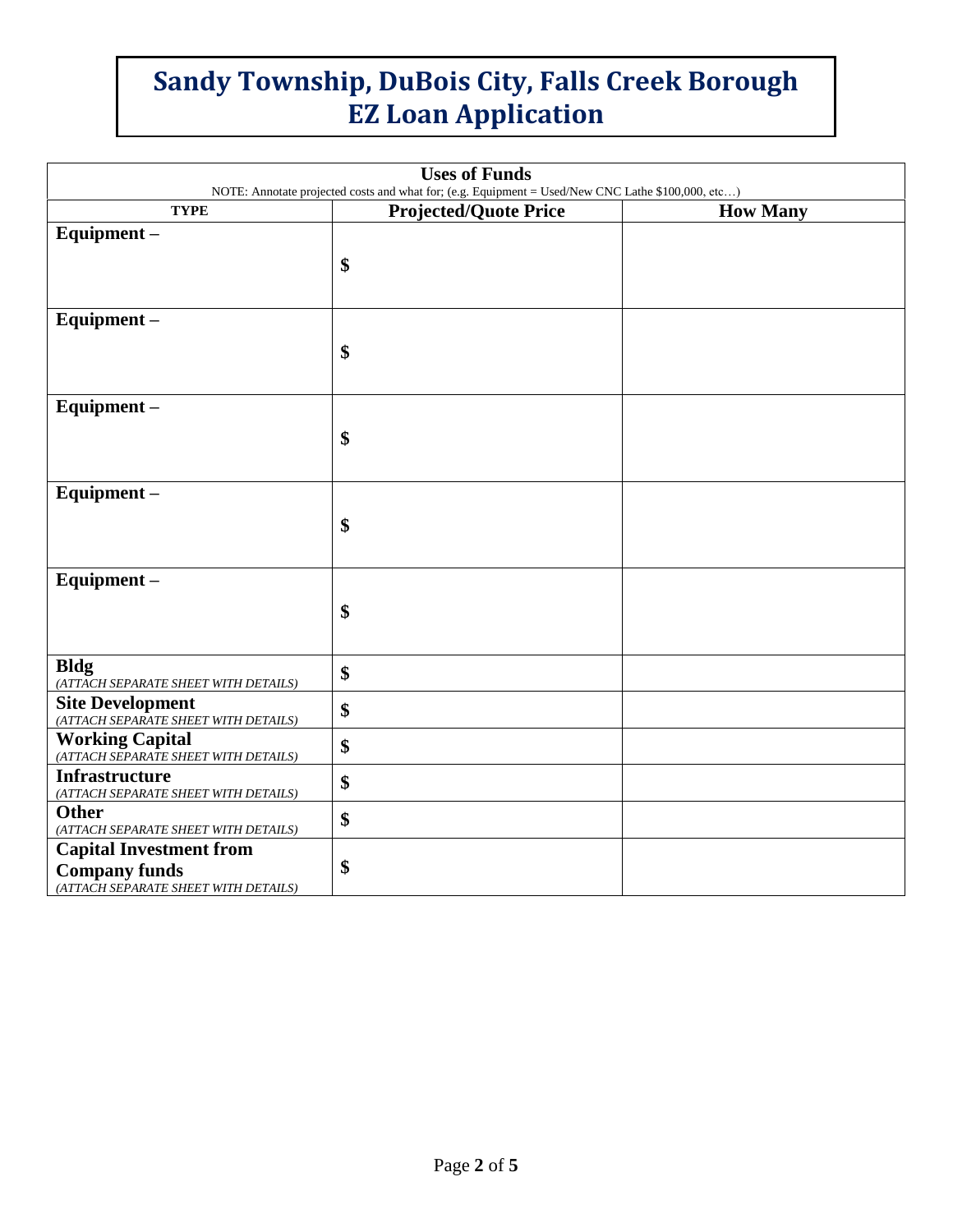#### **Company Information**

Company Background:

Profile of Company Ownership If Corp., what Type? "C" or "S"

Company FEIN:

NAICS Industry Code:

| <b>Current Facility Size, Square Feet:</b> |  |  |
|--------------------------------------------|--|--|
|                                            |  |  |

| New Facility Size, Square Feet: |  |  |
|---------------------------------|--|--|
|                                 |  |  |

Previous Utilization of Commonwealth Programs:

Product/Services: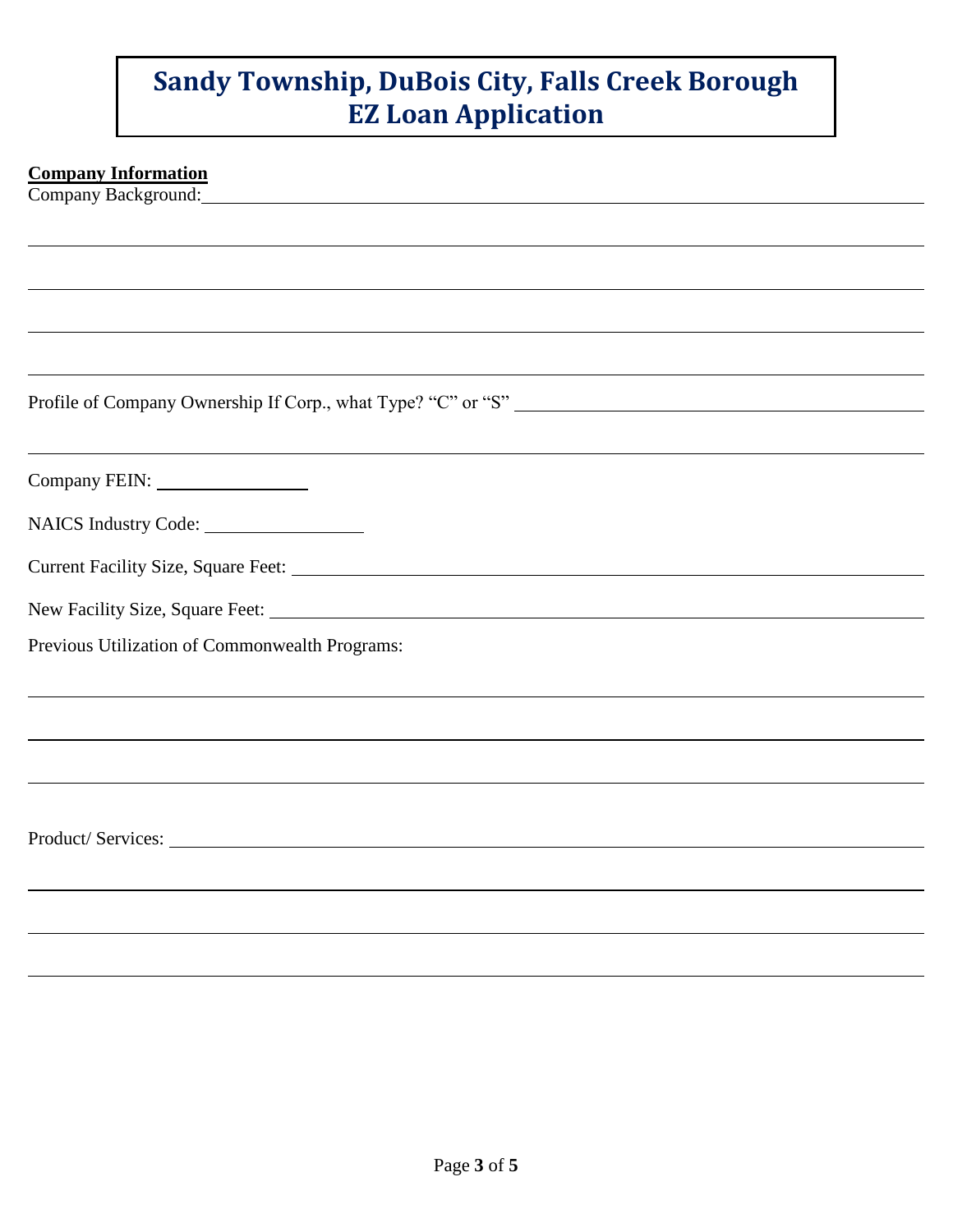**Competitive Assessment:** Detail your company's competitive advantages. How will company benefit from this project?

### SUPPLEMENTAL DOCUMENTATION:

- 1. Attach a copy of the deed to the property, if applicable.
- 2. Attach a copy of the existing lease agreement, if applicable.
- 3. Attach a current Phase 1 Environmental Study for any new property construction/acquisition and/or new acquisition lease of a building.
- 4. Attach a copy of the architectural plans for renovations, etc., if applicable.
- 5. Attach a contractor's bid for construction or renovation work, if applicable.
- 6. Attach a quotation from a supplier and installer for new/used machinery and equipment, if applicable.
- 7. Attach a copy of the articles of incorporation, partnership agreement, or other documentation evidencing ownership.
- 8. Attach a summary resume for all persons listed as principals, including their background experience.
- 9. Attach evidence attesting to the fact that the jobs created are full-time (a majority of the jobs to be created) jobs with salaries and wages substantially above the federal minimum level and that these new jobs provide company benefits, such as health insurance, retirement, vacation, etc. (SEE FOLLOWING ATTACHMENT.)
- 10. Attach term agreements and/or contracts for any current loans still active.
- 11. Five-Year Revenue and Profit History: Attach current Audited financial statements
- 12. **If a new company/entrepreneur:** Attach Revenue of Profit Projections and Last 3 years of Federal Tax Filings.
- 13. **Attach Business Plan:** Insure that it illustrates Marketing component and 3 –5 year financial projections